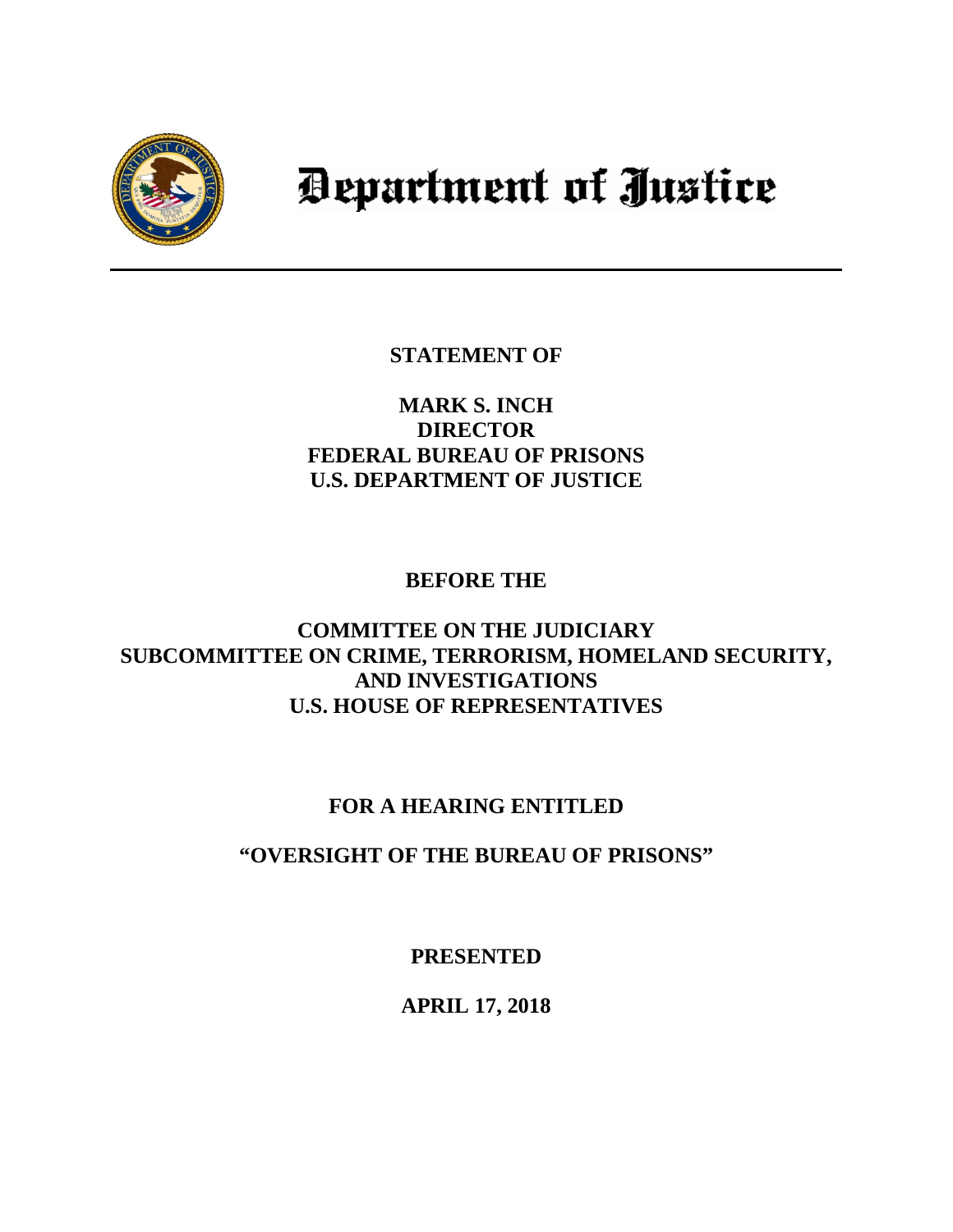## **Statement of Mark S. Inch Director, Federal Bureau of Prisons U.S. Department of Justice Committee on the Judiciary Subcommittee on Crime, Terrorism, Homeland Security, and Investigations U.S. House of Representatives March 16, 2018**

Good morning, Chairman Sensenbrenner, Ranking Member Jackson-Lee, and Members of the Subcommittee. I appreciate the opportunity to appear before you today to discuss the mission and operation of the Federal Bureau of Prisons (Bureau). I am honored to speak on behalf of the 37,000 Bureau staff – corrections professionals who support the agency's law enforcement mission. I have spent my first six months on the job learning as much as possible about the agency, and reviewing all of our major policies and procedures to identify both strengths and weaknesses. Based upon that work, I am now addressing priorities for effectively using government resources to reduce crime, enhance public safety, and increase opportunity – this improves the lives of all Americans.

As the leader of the country's premier department of corrections, I am committed to ensuring that Bureau staff are guided by the values of respect, integrity, selfless service, courage, and compassion, and that we carry out our mission with professionalism as we serve the public.

#### **OUR MISSION – A HISTORY OF PUBLIC SAFETY AND REENTRY**

The Bureau is the Nation's largest correctional agency; we house approximately 183,000 inmates in 122 federal prisons, 11 private prisons, and more than 200 community-based facilities nationwide. Incarceration of criminals is a valuable crime-reduction strategy and an important law enforcement tool that holds individuals responsible for their actions and deters others from committing similar crimes. As the subcommittee recognizes, it is imperative that we effectively reintegrate individuals back into the community following release from prison to reduce, to the extent possible, the likelihood of future criminal behavior. To that end, the mission of the Bureau, which dates back to 1930, is to confine offenders in prisons and community-based facilities that are safe, humane, cost-efficient, and secure, and to assist inmates to become productive, law-abiding citizens when they return to our communities.

The Bureau has had great success with respect to both parts of our mission: we have low rates of assaults, disturbances, and escapes, and our three-year recidivism rate is nearly half the States' average.<sup>[1](#page-1-0)</sup> These results are a testament to the hard work of our dedicated professional staff who support public safety and promote reentry.

<span id="page-1-0"></span><sup>&</sup>lt;sup>1</sup> In 2016, the U.S. Sentencing Commission found that only 34% of the inmates released from the Bureau of Prisons in 2005 were re-arrested or had their supervision revoked over a three-year period.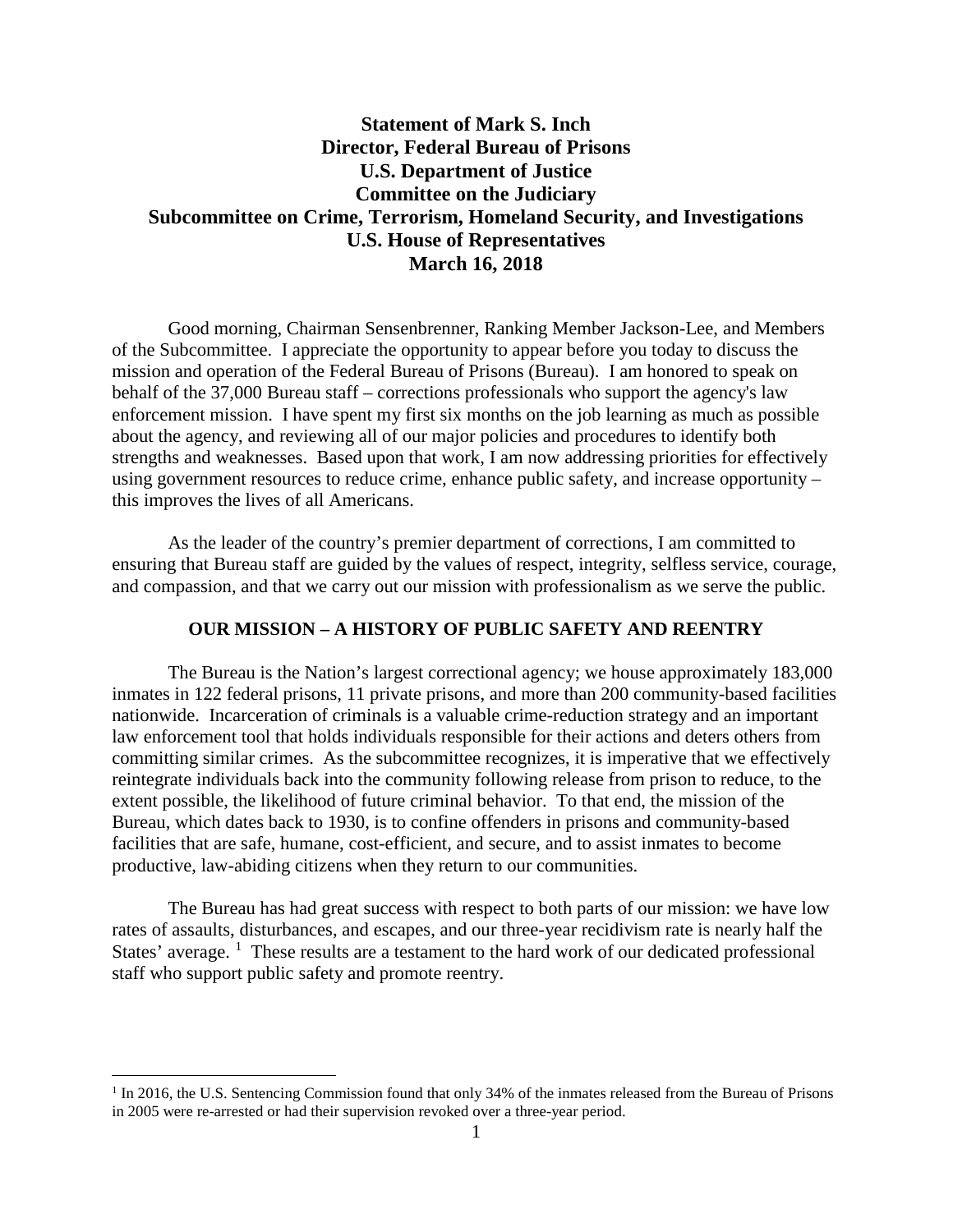#### **OUR POPULATION**

During the first five decades of the Bureau's existence, the number and type of inmates we housed remained fairly stable. Beginning in the 1980s, however, federal law enforcement efforts and legislative changes led to a significant increase in the federal prison population. The Bureau's inmate population doubled in the 1980s and doubled again in the 1990s. Between 1980 and 2013 the population grew by approximately 800%, topping out at nearly 220,000. Despite our reliance on private corrections to house thousands of low security criminal aliens, crowding in federal prisons reached 39% in 2011, and our inmate to staff ratio stretched to 5:1.

Over the past few years the inmate population has decreased significantly, such that today our inmate and staffing levels are much more manageable. But we face other challenges to the safety and security of our institutions and the community, including synthetic drugs, contraband cell phones, malicious use of drones, and gang activity, to name a few.

Almost half of the Bureau's inmate population is serving sentences for drug offenses (possession with intent to distribute, manufacturing, etc.), 17% are convicted of weapons offenses, 9% are sex offenses, and slightly fewer are immigration offenses. Violent offenders and property offenders, including white collar offenders, make up the balance. Sentence length varies greatly by offense type, but the overall average is 132 months—more than ten years, with half the inmates serving more than 108 months. Beyond the particular offense for which inmates are sentenced, our management of inmates is heavily influenced by other critical factors such as gang affiliation, criminal history, propensity for violence, and other serious misconduct. About 42% of our inmates classify as high and medium security, requiring close staff supervision and myriad safety and security precautions.

#### **OUR PROGRAMS – REENTRY BEGINS ON DAY ONE**

Reentry programing is a critical component of public safety; inmates are much more likely to return to a life of crime and victimization if they leave prison without job training, treatment for mental illness and/or substance abuse, an education, and a general understanding of what it means to be a productive law abiding citizen. It is important that we in the Bureau help ensure the nearly 44,000 inmates who are released back into our communities each year do not repeat their past mistakes.

The Bureau uses an individualized risk assessment to develop a reentry plan for all inmates to ensure they participate in appropriate programs and treatment during the term of incarceration. Institution staff reassess inmates every six months to determine if the individual is making progress consistent with the plan or whether adjustments are needed. We recently completed and deployed a fully integrated automated system – Insight – to ensure the most comprehensive review of inmates' needs, and develop goals to address such needs through our many programs and services. Insight creates user-friendly reports—provided to the inmates as well as staff—that facilitate monitoring progress to achieve these goals. Summary reports regarding inmates' reentry efforts while in prison are provided to our criminal justice system partners, including United States Probation Officers and Residential Reentry Center (RRC)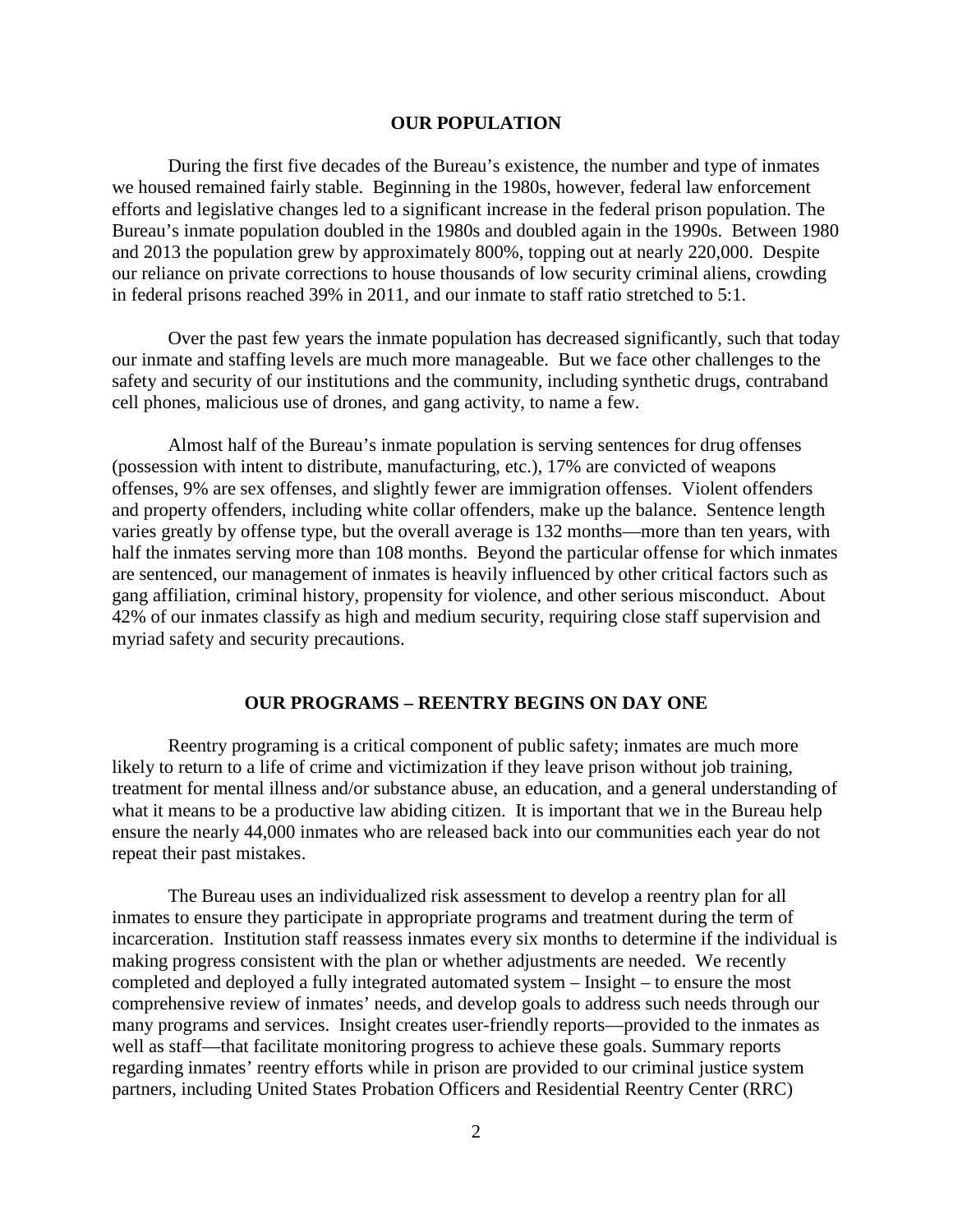providers. This system has been implemented in 78 institutions thus far, and we anticipate completing implementation nationwide by late spring.

Inmate programs in federal prisons include work, education (including literacy), vocational training, substance use disorder treatment, psychological services and counseling, observance of faith and religion, and other programs that impart essential life skills. These programs are a critical part of the Bureau's mission to keep our communities safe. The Residential Drug Abuse Program (RDAP), vocational and occupational training, and Federal Prison Industries (FPI) are helpful in reducing recidivism. RDAP participants are 16 percent less likely to recidivate and 15 percent less likely to have a relapse in their substance use disorder within three years after release. Inmates who participate in vocational or occupational training are 33 percent less likely to recidivate, and inmates who participate in education programs are 16 percent less likely to recidivate.

FPI is one of our most critical recidivism reducing programs. Work in our FPI factories provides important job skills training and real world work experience that substantially enhances inmates' ability to reintegrate into society following release from prison. Inmates who participate in FPI are 24 percent less likely to recidivate than similar non-participating inmates; they are also significantly less likely to engage in misconduct while in prison. While FPI sales were on the decline for almost a decade, threatening the viability of the corporation, FPI is now in a much better financial situation and is increasing the scope of its operations. We are working to expand our repatriation and Prison Industries Enhancement Certification Program (PIECP) opportunities under the authorities granted by Congress in 2012.

### **OUR GOAL – EFFECTIVE TRANSITION TO THE COMMUNITY**

The Bureau relies on Residential Reentry Centers (RRCs, also known as halfway houses), and home confinement to help inmates reintegrate into their home communities just prior to completing their prison terms. RRCs provide inmates with a structured, supervised environment, and assistance in finding employment and housing, completing necessary programming (e.g., community based treatment services), participating in counseling, and strengthening ties to family and friends. Many inmates who transfer to RRCs spend the final few weeks of their term of imprisonment in home confinement, to which inmates may be assigned for the last 10% of their sentence, not to exceed 6 months.<sup>[2](#page-3-0)</sup> These inmates reside in their homes but are subject to strict schedules, curfews, in-person check-ins, telephonic monitoring, and sometimes electronic monitoring.

RRC placement decisions are individualized and based on each inmate's need for reentry services. For example, inmates serving long sentences and/or having limited employment skills, little family support, no established home to which they can return, and limited financial resources have a much greater need for RRC placement than do inmates serving short sentences and those having positive family support, a home, and job skills.

<span id="page-3-0"></span> $2$  18 U.S.C. § 3624(c)(2).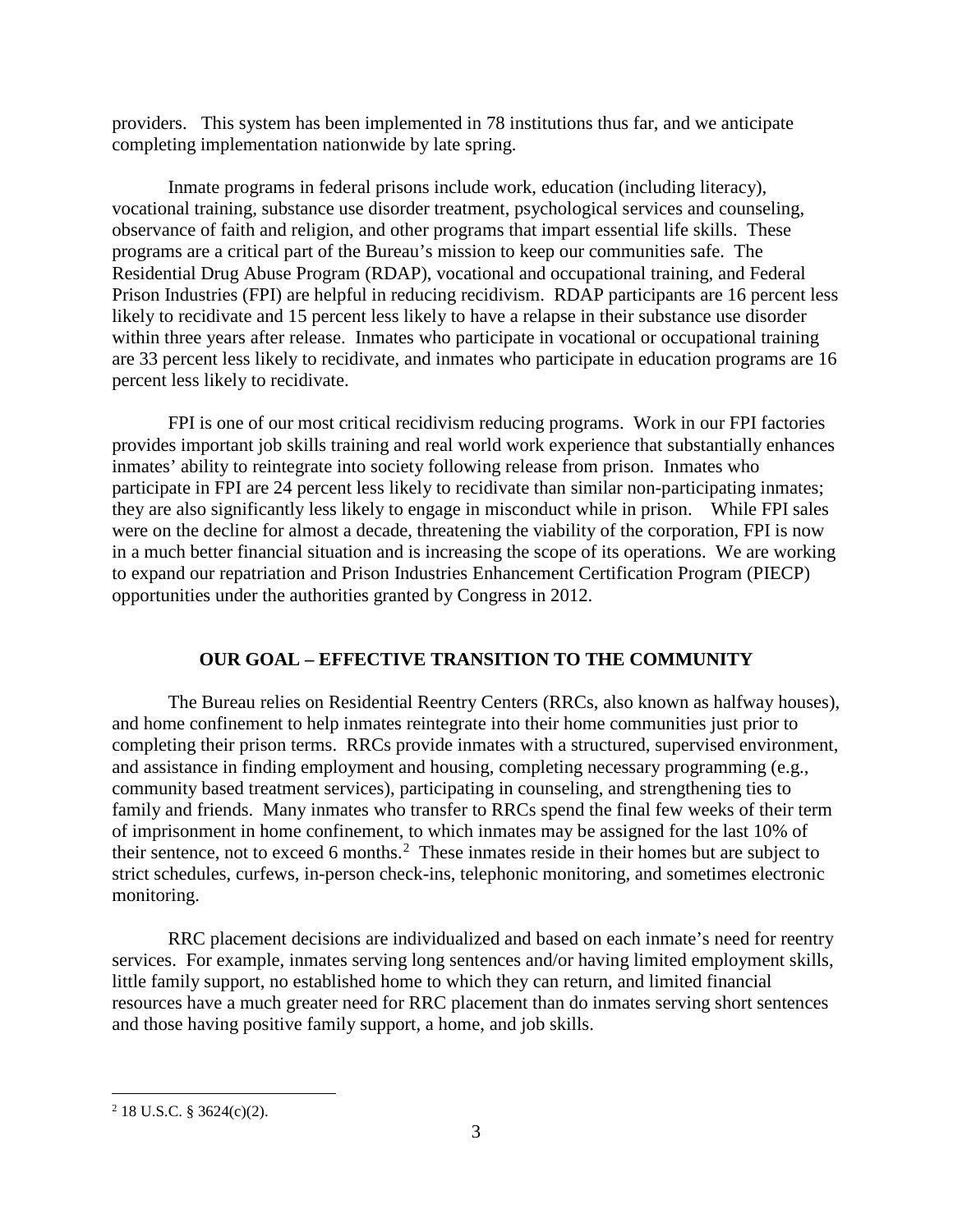RRC bed space is limited so we must be judicious with our use of this resource. We balance the available capacity with the needs of releasing inmates so that each appropriate inmate has the opportunity to participate in the program. Despite our continued efforts to seek RRC capacity in new locations and diversify services in existing locations, there remains strong community resistance to RRCs and few vendors compete for such solicitations.

#### **OUR CHALLENGES**

The Bureau houses a significant number of dangerous and disruptive inmates who pose real threats to the safety of staff, other inmates, and the public. We have had success in managing these individuals through a variety of means, including our Special Management Unit (SMU) where disruptive inmates are removed from the general population and provided programs designed to prepare them to return to an open prison population.

In our institutions, we have over 23,000 inmates who are affiliated with gangs. Management of these inmates requires a lot of attention and resources. Over the past few years we created institutions exclusive for inmates who have dropped out of gangs, or are in "bad standing" with gangs, or who have never had a gang affiliation. Many of the drops outs have provided valuable assistance to law enforcement in disrupting gang-related criminal activity in the community and even solving some "cold cases." We now have seven such facilities for medium and high security inmates.

We house several hundred international and domestic terrorists in our institutions. While the Bureau has always held some terrorists, after 9/11 the number of these inmates increased substantially. The Bureau works closely with the National Joint Terrorism Task Force, the Federal Bureau of Investigation, and other law enforcement partners to limit opportunities for inmates to be radicalized in our institutions. We remain vigilant of security risks this population may potentially pose to our prisons and our Nation.

The Bureau continues to face threats posed by the introduction of dangerous contraband to our institutions: cellular phones and illicit narcotics (including the emerging threat of synthetic drugs), and drones that are used to deliver this contraband, remain chief among those. We have deployed new contraband-detecting technologies, including thermal fences, walkthrough metal detectors, and whole-body imaging devices, and have piloted wireless interdiction technologies, to include a recent test of micro-jamming, that show promise for countering the contraband cell phone threat. Synthetic drugs, such as fentanyl and fentanyl analogues, MDMA (ecstasy), K2 (Spice) and bath salts, are introduced into our prisons through various means, such as the mail, where they are very difficult to detect. The Bureau is leading a work group in collaboration with the Department of Homeland Security, the Postal Inspection Service, and national testing laboratories to test new security technologies to address this problem. The Bureau also is working closely with the Department of Justice's Unmanned Aircraft System (UAS) Workgroup on strategies to detect and mitigate drones that pose a security threat.

Inmate health care remains a challenge for us. With increasing numbers of older inmates in our institutions, many of whom have chronic medical conditions, we face rising costs of health